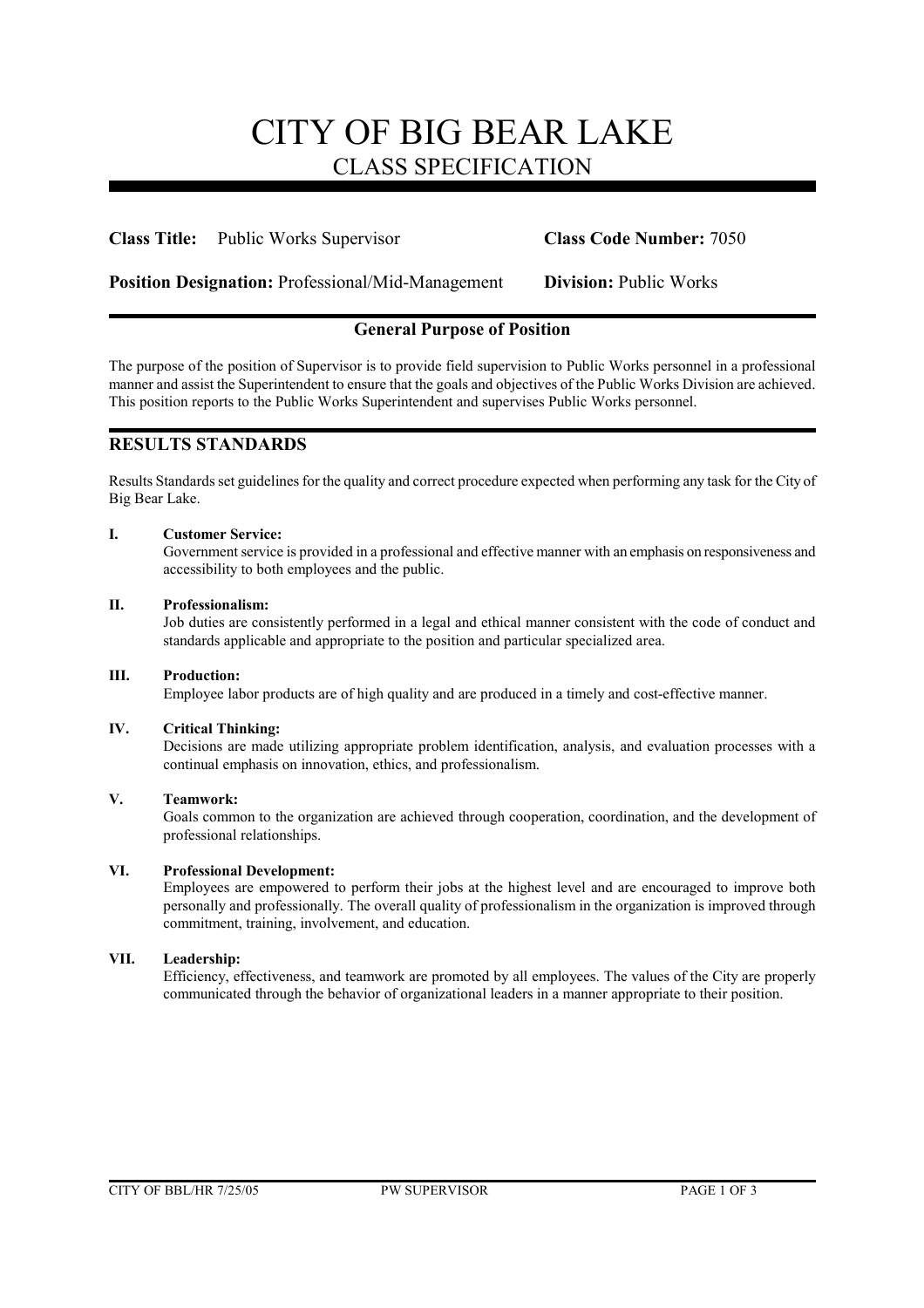# CITY OF BIG BEAR LAKE CLASS SPECIFICATION

# **FORMAT**

**Result Statements:** (in bold) describe common results expected of the Division or results specific to a particular position.

Performance Standards (preceded by a  $\Box$ ) describe the specific manner in which the associated Result Statement is achieved by this position. Multiple Performance Standards can be associated with each Result Statement and define the expectations for employee performance.

### **A. The City's infrastructure is maintained to the City's standards.**

- Road repair work assignments are made in an effective manner.
- □ Road maintenance work is supervised and evaluated.
- $\Box$  The road infrastructure of the City is inspected on a regular basis.
- □ Snow removal operations are coordinated and supervised.
- $\Box$  Assist in the development of a schedule for regular maintenance on all pump stations.
- $\Box$  Inspections of pump stations are performed on a regular basis.
- Assistance in the planning of sewer development and improvement plan projects is provided.
- **B. City facilities, parks and the Village area are maintained to the City's standards.**
- $\Box$  Work assignments are given to ensure adequate staffing to maintain City facilities, parks, and the Village area.
- $\Box$  City facilities and parks are inspected on a regular basis.
- $\Box$  The Village area is inspected on a regular basis to ensure that City custodial obligations are being met.
- **C. City vehicles and equipment are maintained to the City's standards.**
- Assist in the development and administration of the maintenance plan for all City vehicles.
- $\Box$  City vehicles are inspected on a regular basis.
- $\square$  Subordinates are provided with the resources necessary to maintain City vehicles in proper operating order.

### **D. The supervisory responsibilities of the Public Works Division are carried out to the City's standards.**

- $\Box$  Performance evaluations on members of the Public Works Division are completed in a timely manner.
- Assistance in the monitoring and administration of the division's budget is provided.
- Proper safety procedures are followed by Public Works personnel.